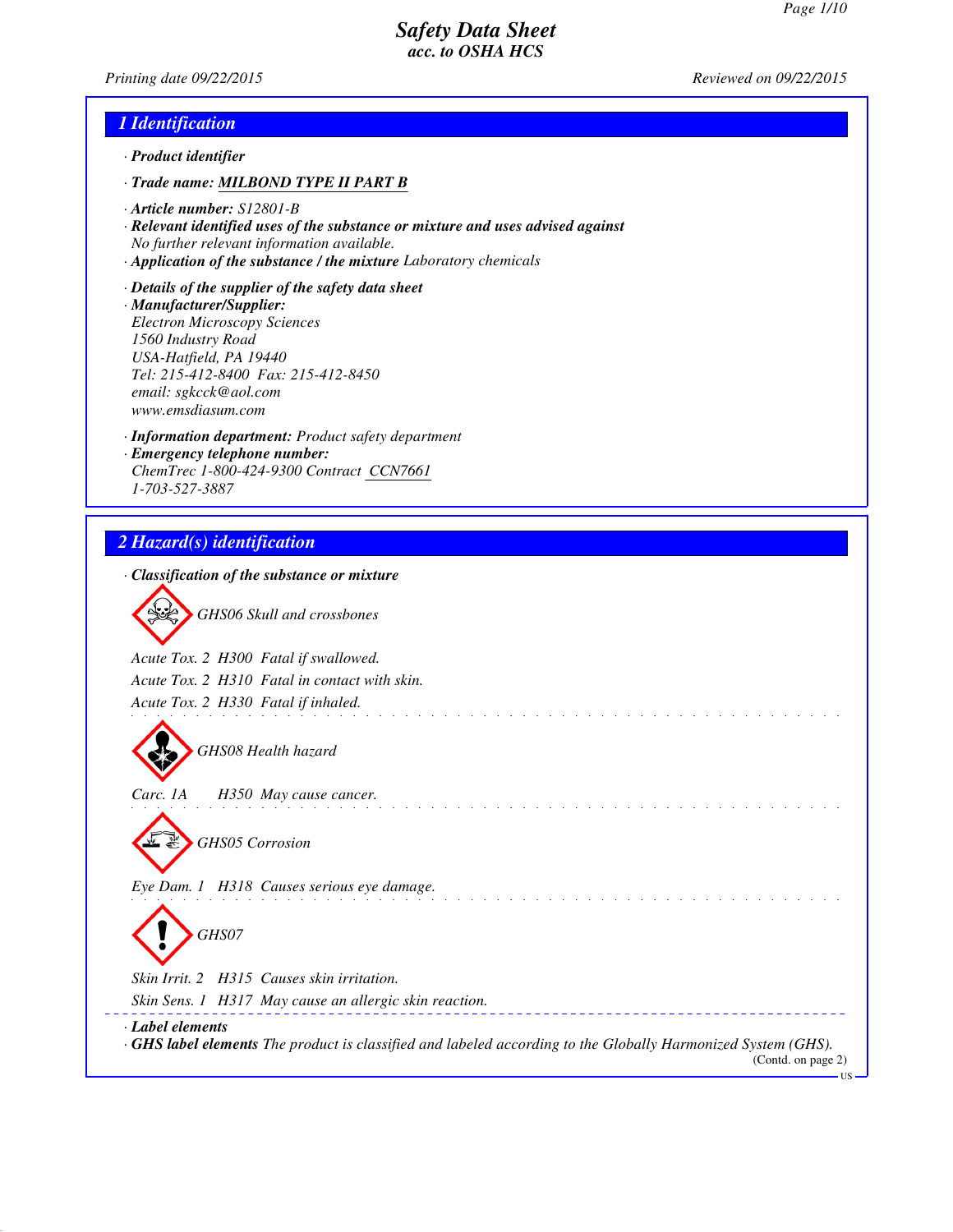*Printing date 09/22/2015 Reviewed on 09/22/2015*

*Trade name: MILBOND TYPE II PART B*



(Contd. on page 3)

US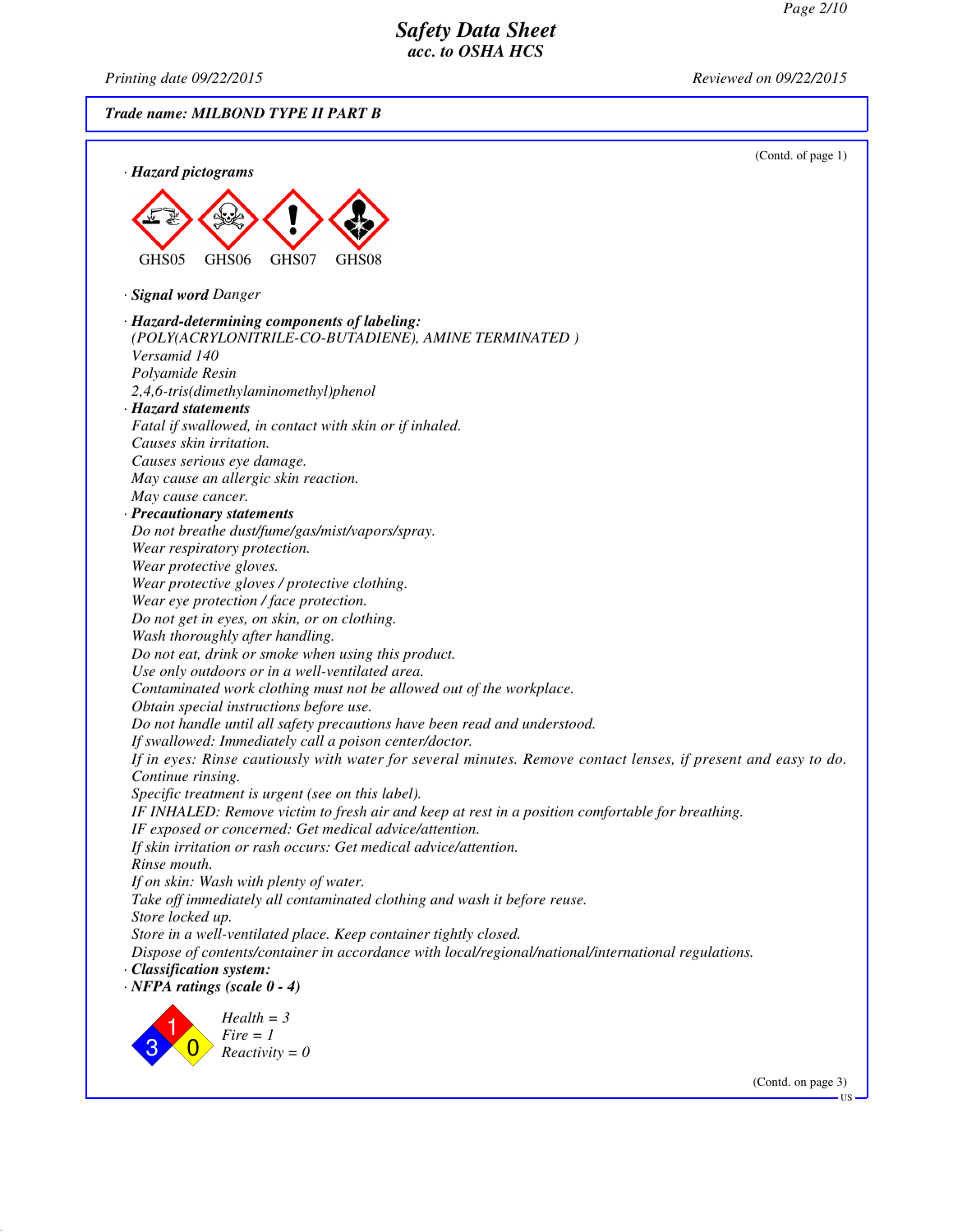*Printing date 09/22/2015 Reviewed on 09/22/2015*

#### *Trade name: MILBOND TYPE II PART B*

(Contd. of page 2)

*· HMIS-ratings (scale 0 - 4)*



*· Other hazards*

*· Results of PBT and vPvB assessment*

- *· PBT: Not applicable.*
- *· vPvB: Not applicable.*

#### *3 Composition/information on ingredients*

*· Chemical characterization: Mixtures*

*· Description: Mixture of the substances listed below with nonhazardous additions.*

| $\cdot$ Dangerous components: |                                                                 |             |
|-------------------------------|-----------------------------------------------------------------|-------------|
|                               | 68683-29-4 (POLY(ACRYLONITRILE-CO-BUTADIENE), AMINE TERMINATED) | 50-100%     |
|                               | 68410-23-1 Versamid 140                                         | $25 - 50\%$ |
|                               | Polyamide Resin                                                 |             |
|                               | 90-72-2 $\left[2,4,6\right]$ -tris(dimethylaminomethyl)phenol   | $< 2.5\%$   |

### *4 First-aid measures*

- *· Description of first aid measures*
- *· General information:*

*Immediately remove any clothing soiled by the product.*

*Remove breathing apparatus only after contaminated clothing have been completely removed.*

*In case of irregular breathing or respiratory arrest provide artificial respiration.*

*· After inhalation:*

*Supply fresh air or oxygen; call for doctor.*

- *In case of unconsciousness place patient stably in side position for transportation.*
- *· After skin contact: Immediately wash with water and soap and rinse thoroughly.*
- *· After eye contact: Rinse opened eye for several minutes under running water. Then consult a doctor.*
- *· After swallowing: Do not induce vomiting; immediately call for medical help.*
- *· Information for doctor:*
- *· Most important symptoms and effects, both acute and delayed No further relevant information available.*
- *· Indication of any immediate medical attention and special treatment needed*
- *No further relevant information available.*

### *5 Fire-fighting measures*

- *· Extinguishing media*
- *· Suitable extinguishing agents: Use fire fighting measures that suit the environment.*
- *· Special hazards arising from the substance or mixture No further relevant information available.*
- *· Advice for firefighters*
- *· Protective equipment: Mouth respiratory protective device.*

### *6 Accidental release measures*

*· Personal precautions, protective equipment and emergency procedures Not required.*

(Contd. on page 4)

US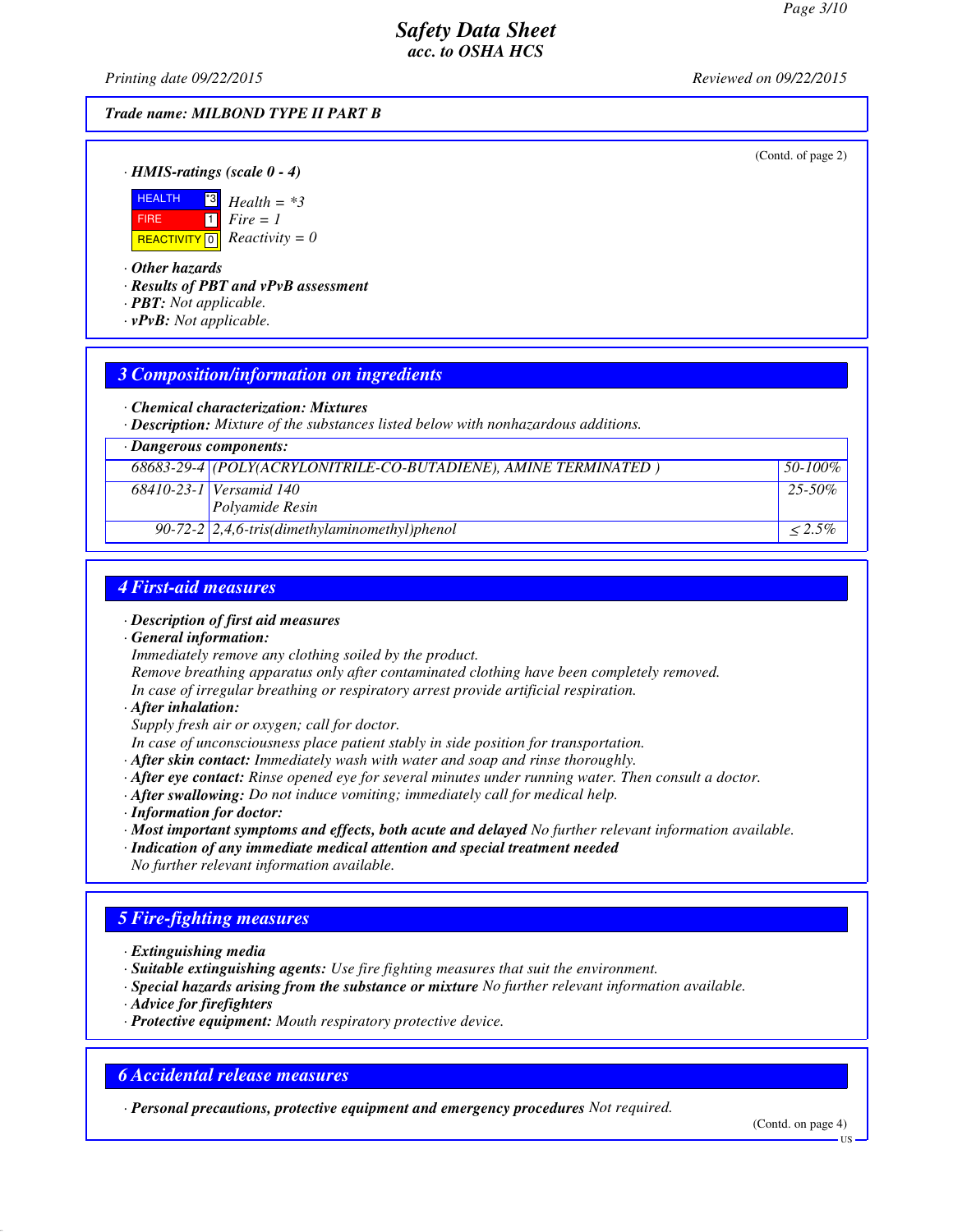(Contd. of page 3)

# *Safety Data Sheet acc. to OSHA HCS*

*Printing date 09/22/2015 Reviewed on 09/22/2015*

#### *Trade name: MILBOND TYPE II PART B*

- *· Environmental precautions: Do not allow to enter sewers/ surface or ground water.*
- *· Methods and material for containment and cleaning up:*

*Absorb with liquid-binding material (sand, diatomite, acid binders, universal binders, sawdust). Dispose contaminated material as waste according to item 13. Ensure adequate ventilation.*

*· Reference to other sections See Section 7 for information on safe handling. See Section 8 for information on personal protection equipment. See Section 13 for disposal information.*

# *7 Handling and storage*

- *· Handling:*
- *· Precautions for safe handling Ensure good ventilation/exhaustion at the workplace. Open and handle receptacle with care. Prevent formation of aerosols.*

*· Information about protection against explosions and fires: Keep respiratory protective device available.*

- *· Conditions for safe storage, including any incompatibilities*
- *· Storage:*
- *· Requirements to be met by storerooms and receptacles: No special requirements.*
- *· Information about storage in one common storage facility: Not required.*
- *· Further information about storage conditions: Keep receptacle tightly sealed.*
- *· Specific end use(s) No further relevant information available.*

#### *8 Exposure controls/personal protection*

- *· Additional information about design of technical systems: No further data; see item 7.*
- *· Control parameters*
- *· Components with limit values that require monitoring at the workplace:*

*The product does not contain any relevant quantities of materials with critical values that have to be monitored at the workplace.*

- *· Additional information: The lists that were valid during the creation were used as basis.*
- *· Exposure controls*
- *· Personal protective equipment:*
- *· General protective and hygienic measures:*

*Keep away from foodstuffs, beverages and feed. Immediately remove all soiled and contaminated clothing. Wash hands before breaks and at the end of work. Store protective clothing separately. Avoid contact with the skin. Avoid contact with the eyes and skin.*

*· Breathing equipment:*

*In case of brief exposure or low pollution use respiratory filter device. In case of intensive or longer exposure use respiratory protective device that is independent of circulating air.*

*· Protection of hands:*



*Protective gloves*

(Contd. on page 5)

US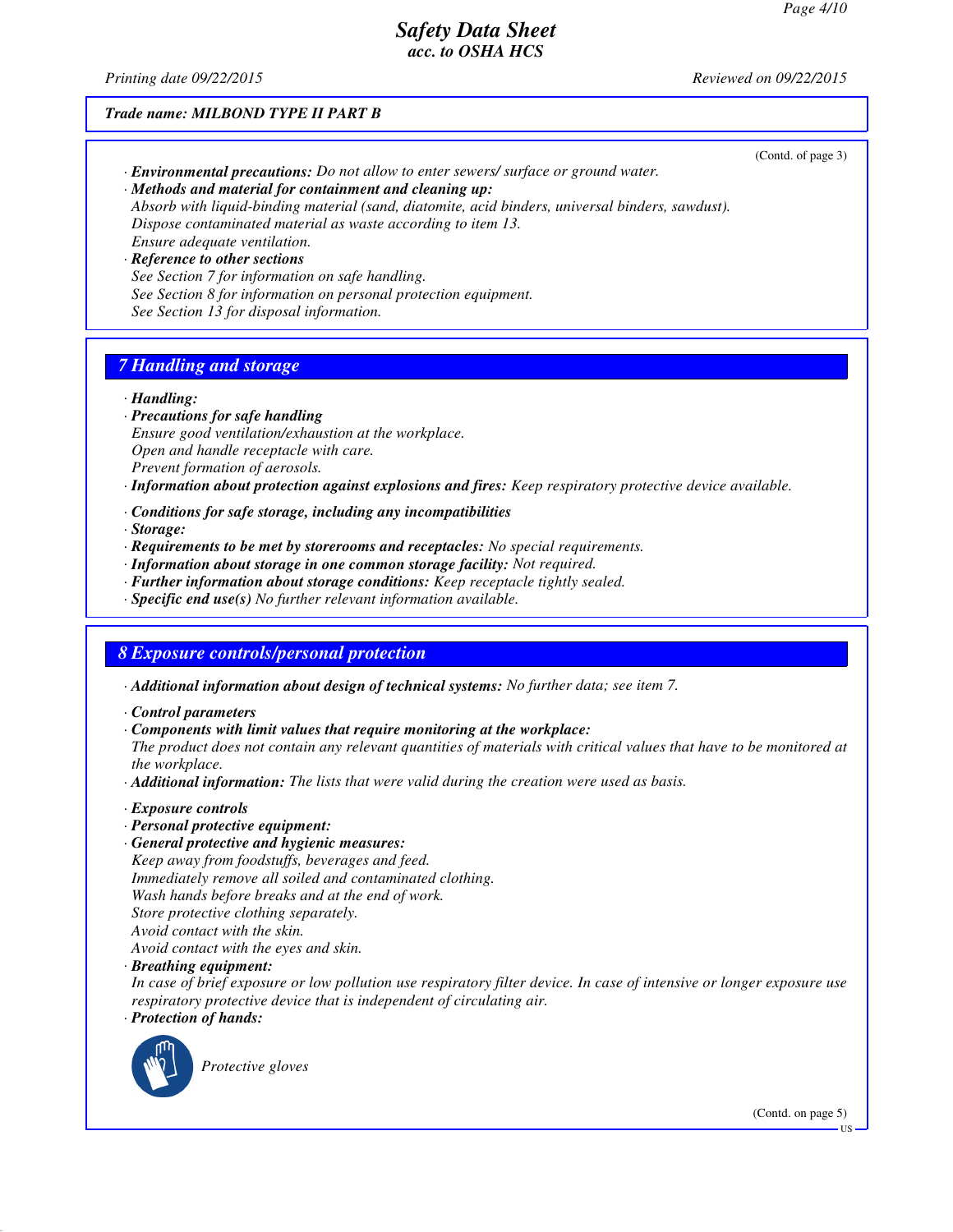*Printing date 09/22/2015 Reviewed on 09/22/2015*

#### *Trade name: MILBOND TYPE II PART B*

(Contd. of page 4)

*The glove material has to be impermeable and resistant to the product/ the substance/ the preparation. Due to missing tests no recommendation to the glove material can be given for the product/ the preparation/ the chemical mixture.*

*Selection of the glove material on consideration of the penetration times, rates of diffusion and the degradation · Material of gloves*

*The selection of the suitable gloves does not only depend on the material, but also on further marks of quality and varies from manufacturer to manufacturer. As the product is a preparation of several substances, the resistance of the glove material can not be calculated in advance and has therefore to be checked prior to the application.*

- *· Penetration time of glove material*
- *The exact break through time has to be found out by the manufacturer of the protective gloves and has to be observed.*

*· Eye protection:*



*Tightly sealed goggles*

# *9 Physical and chemical properties*

| · Information on basic physical and chemical properties<br><b>General Information</b> |                                               |                    |
|---------------------------------------------------------------------------------------|-----------------------------------------------|--------------------|
| $\cdot$ Appearance:                                                                   |                                               |                    |
| Form:                                                                                 | Pasty                                         |                    |
| Color:                                                                                | Dark green                                    |                    |
| $\cdot$ Odor:                                                                         | Amine-like                                    |                    |
| Odour threshold:                                                                      | Not determined.                               |                    |
| $\cdot$ pH-value:                                                                     | Not determined.                               |                    |
| $\cdot$ Change in condition                                                           |                                               |                    |
| <b>Melting point/Melting range:</b>                                                   | <b>Undetermined</b>                           |                    |
| <b>Boiling point/Boiling range:</b>                                                   | 160 °C (320 °F)                               |                    |
| · Flash point:                                                                        | 115 °C (239 °F)                               |                    |
| · Flammability (solid, gaseous):                                                      | Not flammable.                                |                    |
| · Ignition temperature:                                                               |                                               |                    |
| Decomposition temperature:                                                            | Not determined.                               |                    |
| · Auto igniting:                                                                      | Product is not selfigniting.                  |                    |
| · Danger of explosion:                                                                | Product does not present an explosion hazard. |                    |
| $\cdot$ Explosion limits:                                                             |                                               |                    |
| Lower:                                                                                | Not determined.                               |                    |
| <b>Upper:</b>                                                                         | Not determined.                               |                    |
| $\cdot$ Vapor pressure:                                                               | Not determined.                               |                    |
| $\cdot$ Density at 20 $\degree$ C (68 $\degree$ F):                                   | $0.944$ g/cm <sup>3</sup> (7.878 lbs/gal)     |                    |
| $\cdot$ Relative density                                                              | Not determined.                               |                    |
| · Vapour density                                                                      | Not determined.                               |                    |
| $\cdot$ Evaporation rate                                                              | Not determined.                               |                    |
|                                                                                       |                                               | (Contd. on page 6) |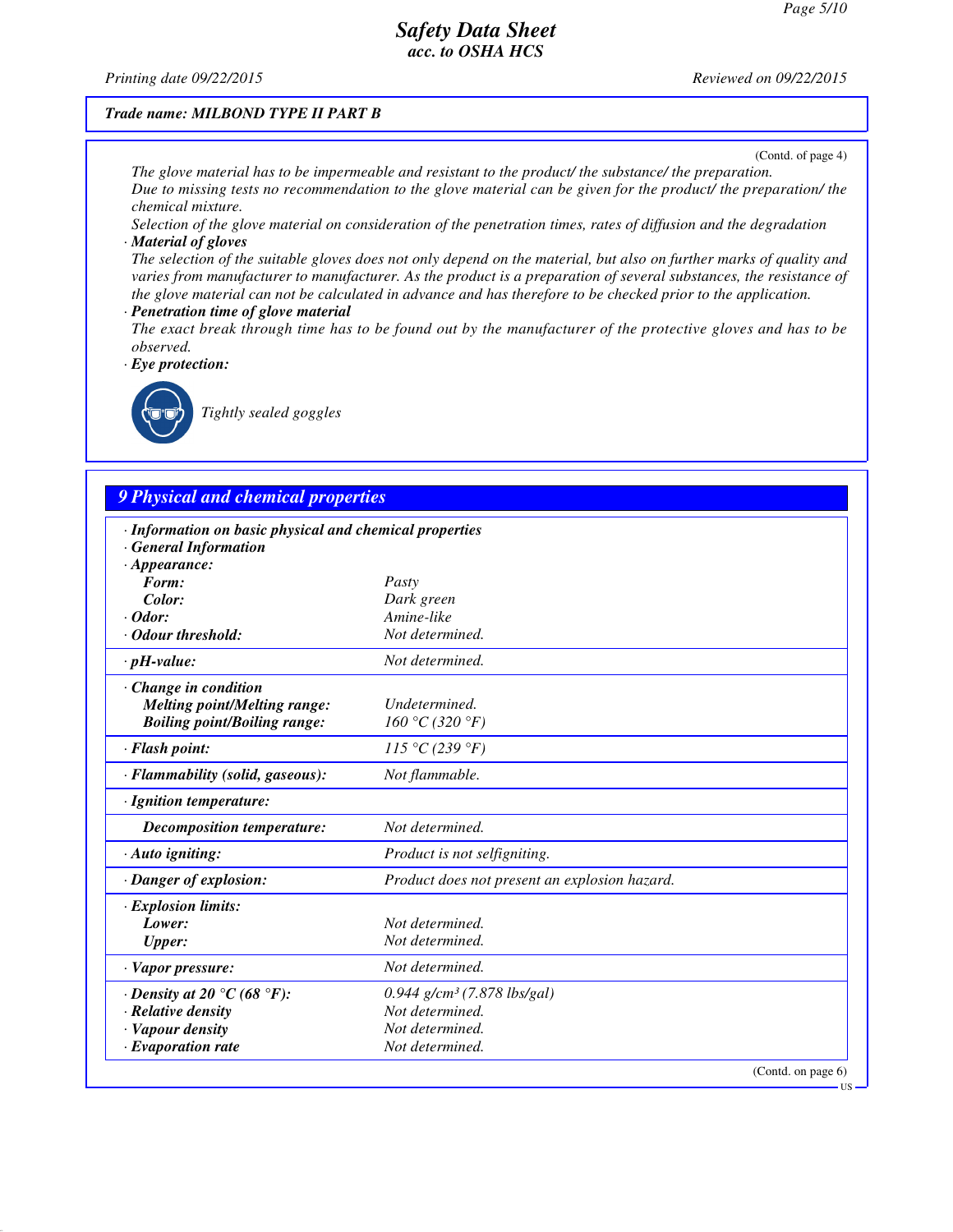*Printing date 09/22/2015 Reviewed on 09/22/2015*

#### *Trade name: MILBOND TYPE II PART B*

|                                                            |                                            | (Cond. of page 5) |
|------------------------------------------------------------|--------------------------------------------|-------------------|
| · Solubility in / Miscibility with                         |                                            |                   |
| Water:                                                     | Not miscible or difficult to mix.          |                   |
| · Partition coefficient (n-octanol/water): Not determined. |                                            |                   |
| $\cdot$ Viscosity:                                         |                                            |                   |
| Dynamic:                                                   | Not determined.                            |                   |
| Kinematic:                                                 | Not determined.                            |                   |
| · Solvent content:                                         |                                            |                   |
| Organic solvents:                                          | $0.0\%$                                    |                   |
| $\cdot$ Other information                                  | No further relevant information available. |                   |

### *10 Stability and reactivity*

- *· Reactivity*
- *· Chemical stability*
- *· Thermal decomposition / conditions to be avoided: No decomposition if used according to specifications.*
- *· Possibility of hazardous reactions No dangerous reactions known.*
- *· Conditions to avoid No further relevant information available.*
- *· Incompatible materials: No further relevant information available.*
- *· Hazardous decomposition products: No dangerous decomposition products known.*

### *11 Toxicological information*

- *· Information on toxicological effects*
- *· Acute toxicity:*
- *· Primary irritant effect:*
- *· on the skin: Irritant to skin and mucous membranes.*
- *· on the eye: Strong irritant with the danger of severe eye injury.*
- *· Sensitization: Sensitization possible through skin contact.*
- *· Additional toxicological information:*

*The product shows the following dangers according to internally approved calculation methods for preparations: Irritant*

*Very toxic*

*Danger through skin absorption.*

- *Carcinogenic.*
- *· Carcinogenic categories*
- *· IARC (International Agency for Research on Cancer)*
- *None of the ingredients is listed.*
- *· NTP (National Toxicology Program)*
- *None of the ingredients is listed.*
- *· OSHA-Ca (Occupational Safety Health Administration)*
- *None of the ingredients is listed.*

### *12 Ecological information*

- *· Toxicity*
- *· Aquatic toxicity: No further relevant information available.*

(Contd. on page 7)

US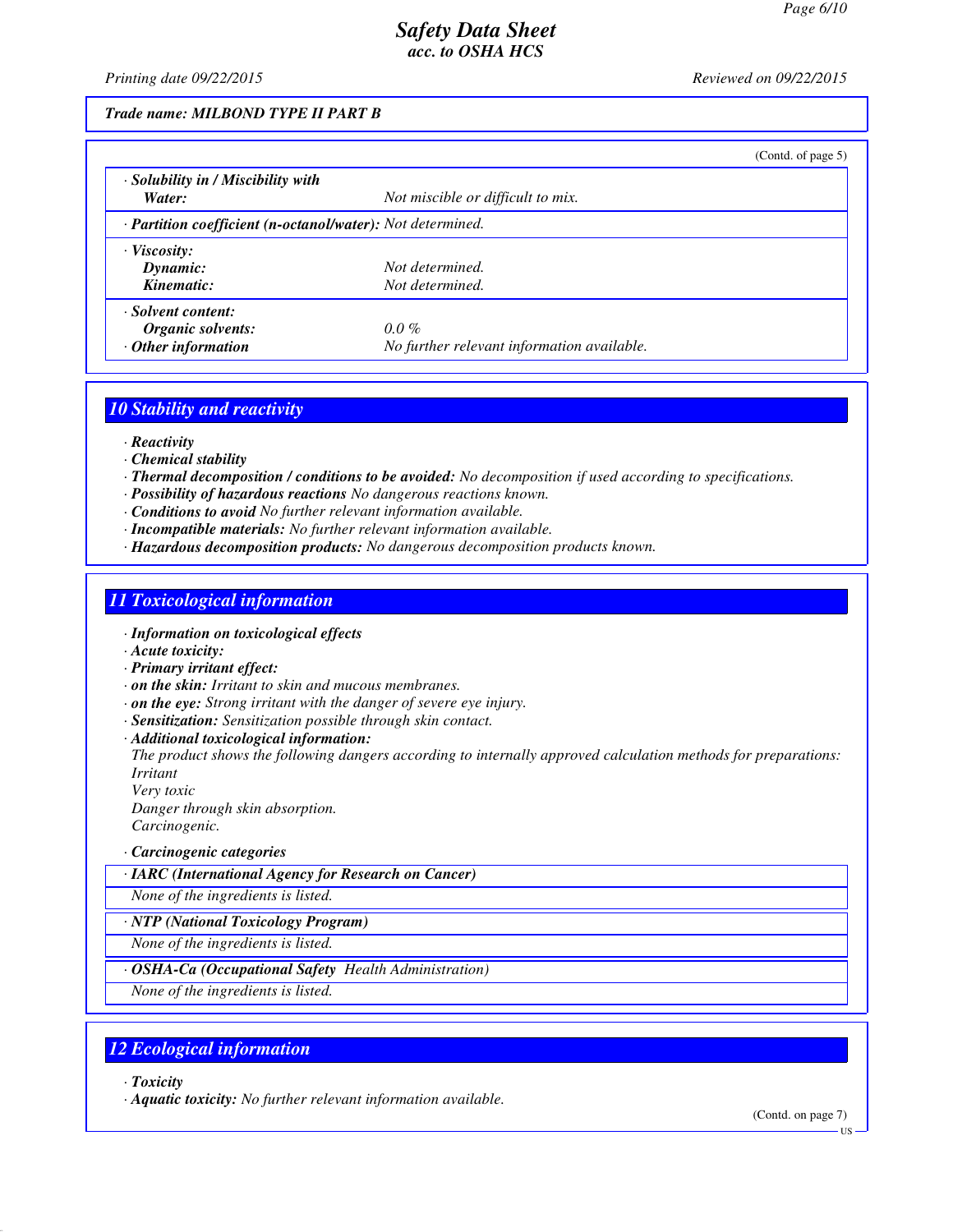(Contd. of page 6)

# *Safety Data Sheet acc. to OSHA HCS*

*Printing date 09/22/2015 Reviewed on 09/22/2015*

#### *Trade name: MILBOND TYPE II PART B*

| · Persistence and degradability No further relevant information available. |  |  |  |
|----------------------------------------------------------------------------|--|--|--|
|----------------------------------------------------------------------------|--|--|--|

- *· Behavior in environmental systems:*
- *· Bioaccumulative potential No further relevant information available.*
- *· Mobility in soil No further relevant information available.*
- *· Additional ecological information:*
- *· General notes:*
- *Water hazard class 3 (Self-assessment): extremely hazardous for water Do not allow product to reach ground water, water course or sewage system, even in small quantities. Danger to drinking water if even extremely small quantities leak into the ground.*
- *· Results of PBT and vPvB assessment*
- *· PBT: Not applicable.*
- *· vPvB: Not applicable.*
- *· Other adverse effects No further relevant information available.*

### *13 Disposal considerations*

*· Waste treatment methods*

*· Recommendation:*

*Must not be disposed of together with household garbage. Do not allow product to reach sewage system.*

- *· Uncleaned packagings:*
- *· Recommendation: Disposal must be made according to official regulations.*

| $\cdot$ UN-Number<br>· DOT, ADR, IMDG, IATA           | <i>UN2810</i>                                                                                           |
|-------------------------------------------------------|---------------------------------------------------------------------------------------------------------|
| $\cdot$ UN proper shipping name<br>$\cdot$ <i>DOT</i> | Toxic, liquids, organic, n.o.s. ((POLY(ACRYLONITRILE-CO-<br><b>BUTADIENE), AMINE TERMINATED ()</b>      |
| $-ADR$                                                | 2810 Toxic, liquids, organic, n.o.s. ((POLY(ACRYLONITRILE-CO-<br><b>BUTADIENE), AMINE TERMINATED ))</b> |
| $\cdot$ IMDG, IATA                                    | TOXIC LIQUID, ORGANIC, N.O.S. ((POLY(ACRYLONITRILE-CO-<br><b>BUTADIENE), AMINE TERMINATED ))</b>        |
| · Transport hazard class(es)                          |                                                                                                         |
| $\cdot$ DOT                                           |                                                                                                         |
|                                                       |                                                                                                         |
| $\cdot$ Class<br>· Label                              | 6.1 Toxic substances<br>6.1                                                                             |
| $\cdot$ ADR, IMDG, IATA                               |                                                                                                         |
|                                                       |                                                                                                         |
| $\cdot$ Class                                         | 6.1 Toxic substances                                                                                    |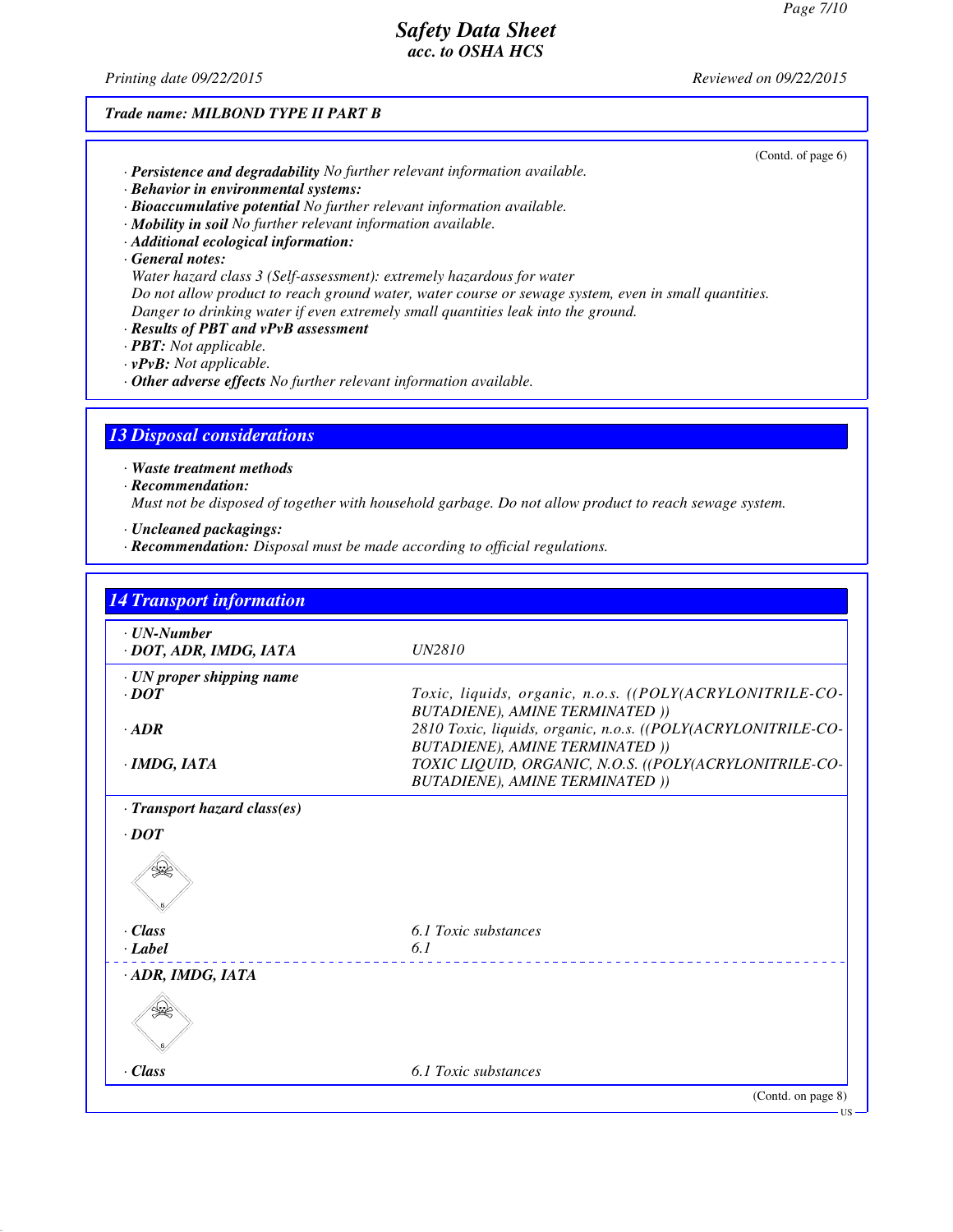*Printing date 09/22/2015 Reviewed on 09/22/2015*

### *Trade name: MILBOND TYPE II PART B*

|                                                                                     | (Contd. of page 7)                                                                                                         |
|-------------------------------------------------------------------------------------|----------------------------------------------------------------------------------------------------------------------------|
| · Label                                                                             | 6.1                                                                                                                        |
| · Packing group<br>· DOT, ADR, IMDG, IATA                                           | II                                                                                                                         |
| · Environmental hazards:<br>· Marine pollutant:                                     | No                                                                                                                         |
| · Special precautions for user<br>· Danger code (Kemler):<br><b>EMS Number:</b>     | Warning: Toxic substances<br>60<br>$F-A, S-A$                                                                              |
| · Transport in bulk according to Annex II of<br><b>MARPOL73/78 and the IBC Code</b> | Not applicable.                                                                                                            |
| · Transport/Additional information:                                                 |                                                                                                                            |
| $\cdot$ DOT<br>· Quantity limitations                                               | On passenger aircraft/rail: 5 L<br>On cargo aircraft only: 60 L                                                            |
| $-ADR$<br>$\cdot$ Excepted quantities (EQ)                                          | Code: E4<br>Maximum net quantity per inner packaging: 1 ml<br>Maximum net quantity per outer packaging: 500 ml             |
| $\cdot$ IMDG<br>$\cdot$ Limited quantities (LQ)<br>$\cdot$ Excepted quantities (EQ) | $100$ ml<br>Code: E4<br>Maximum net quantity per inner packaging: 1 ml<br>Maximum net quantity per outer packaging: 500 ml |
| · UN "Model Regulation":                                                            | UN2810, Toxic, liquids, organic, n.o.s. ((POLY(ACRYLONITRILE-<br>CO-BUTADIENE), AMINE TERMINATED )), 6.1, II               |

# *15 Regulatory information*

*· Safety, health and environmental regulations/legislation specific for the substance or mixture · Sara*

*· Section 355 (extremely hazardous substances):*

*None of the ingredients is listed.*

*· Section 313 (Specific toxic chemical listings):*

*None of the ingredients is listed.*

*· TSCA (Toxic Substances Control Act):*

*All ingredients are listed.*

*· Proposition 65*

*· Chemicals known to cause cancer:*

*None of the ingredients is listed.*

*· Chemicals known to cause reproductive toxicity for females:*

*None of the ingredients is listed.*

*· Chemicals known to cause reproductive toxicity for males:*

*None of the ingredients is listed.*

(Contd. on page 9)

US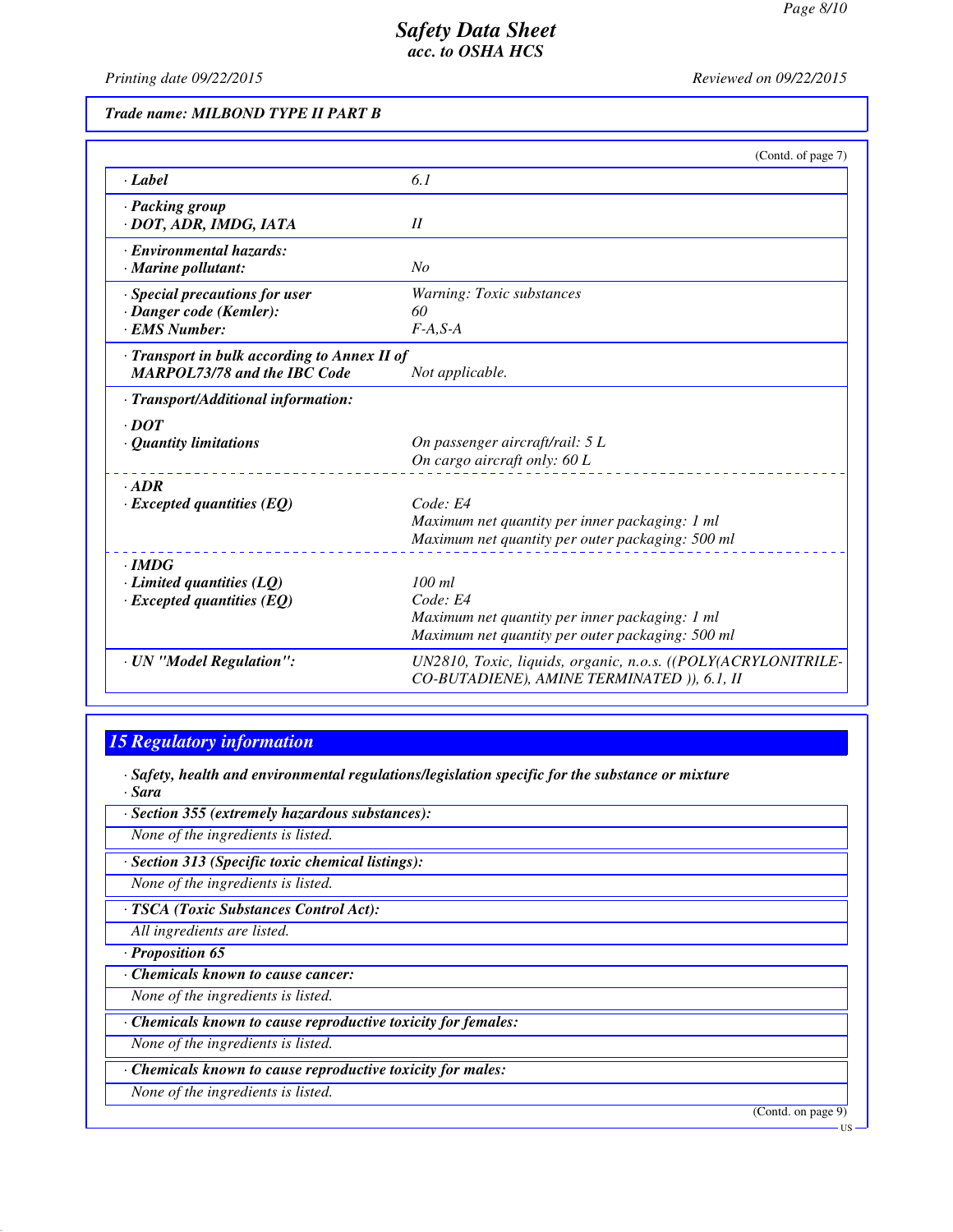*Printing date 09/22/2015 Reviewed on 09/22/2015*

*Trade name: MILBOND TYPE II PART B*

(Contd. of page 8)

*· Chemicals known to cause developmental toxicity:*

*None of the ingredients is listed.*

*· Carcinogenic categories*

*· EPA (Environmental Protection Agency)*

*None of the ingredients is listed.*

*· TLV (Threshold Limit Value established by ACGIH)*

*None of the ingredients is listed.*

*· NIOSH-Ca (National Institute for Occupational Safety and Health)*

*None of the ingredients is listed.*

*· GHS label elements The product is classified and labeled according to the Globally Harmonized System (GHS). · Hazard pictograms*



*· Signal word Danger*

*· Hazard-determining components of labeling: (POLY(ACRYLONITRILE-CO-BUTADIENE), AMINE TERMINATED ) Versamid 140 Polyamide Resin 2,4,6-tris(dimethylaminomethyl)phenol · Hazard statements Fatal if swallowed, in contact with skin or if inhaled. Causes skin irritation. Causes serious eye damage. May cause an allergic skin reaction. May cause cancer. · Precautionary statements Do not breathe dust/fume/gas/mist/vapors/spray. Wear respiratory protection. Wear protective gloves. Wear protective gloves / protective clothing. Wear eye protection / face protection. Do not get in eyes, on skin, or on clothing. Wash thoroughly after handling. Do not eat, drink or smoke when using this product. Use only outdoors or in a well-ventilated area. Contaminated work clothing must not be allowed out of the workplace. Obtain special instructions before use. Do not handle until all safety precautions have been read and understood. If swallowed: Immediately call a poison center/doctor. If in eyes: Rinse cautiously with water for several minutes. Remove contact lenses, if present and easy to do. Continue rinsing. Specific treatment is urgent (see on this label). IF INHALED: Remove victim to fresh air and keep at rest in a position comfortable for breathing. IF exposed or concerned: Get medical advice/attention. If skin irritation or rash occurs: Get medical advice/attention. Rinse mouth. If on skin: Wash with plenty of water.*

(Contd. on page 10)

**TIS**